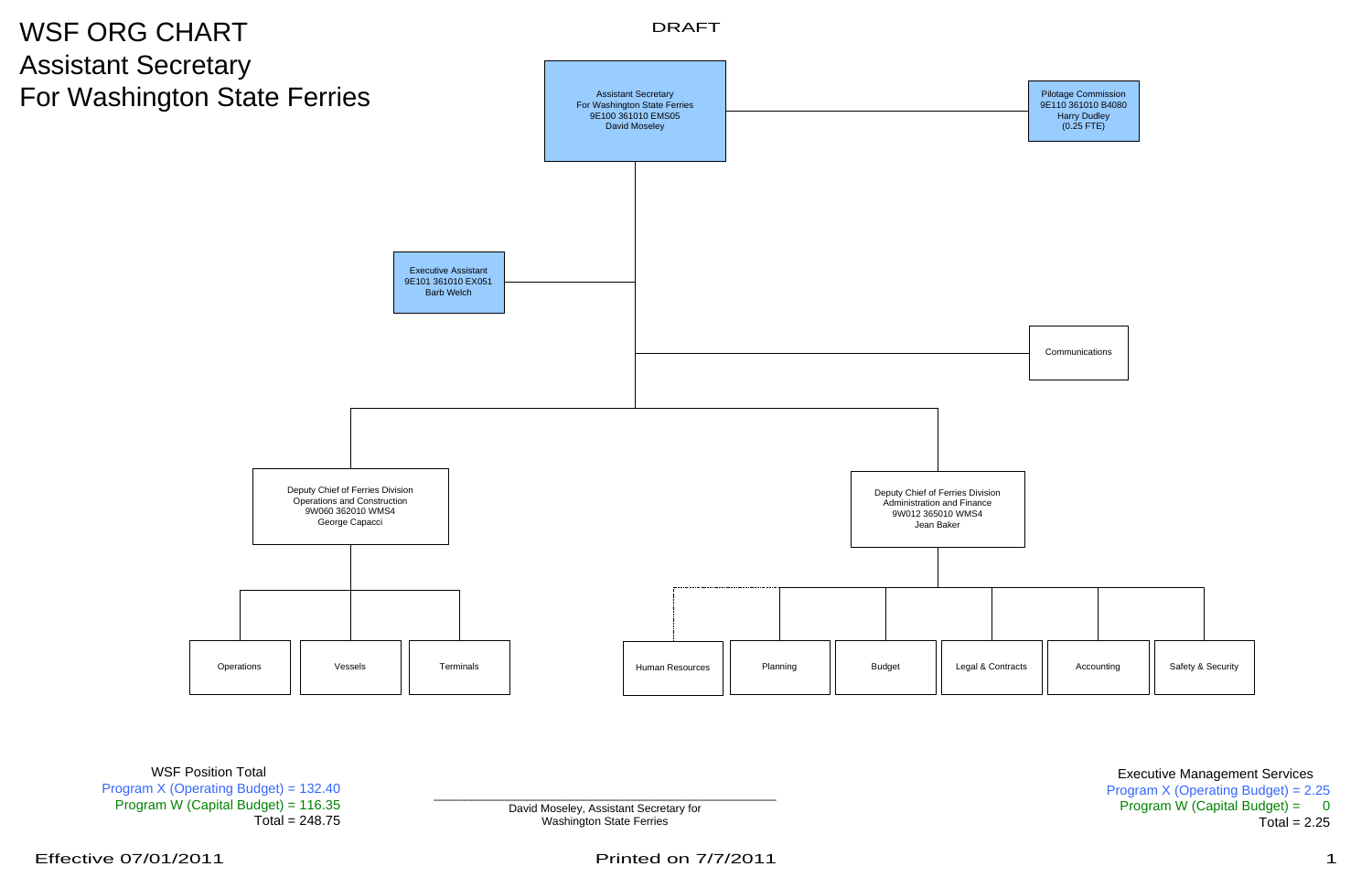## WSF ORG CHART Assistant Secretary For Washington State Ferries



David Moseley, Assistant Secretary for Washington State Ferries

```
Program X (Operating Budget) = 18.6
Program W (Capital Budget) = 2.4
                    Total = 21.0
```
DRAFT

**Communications**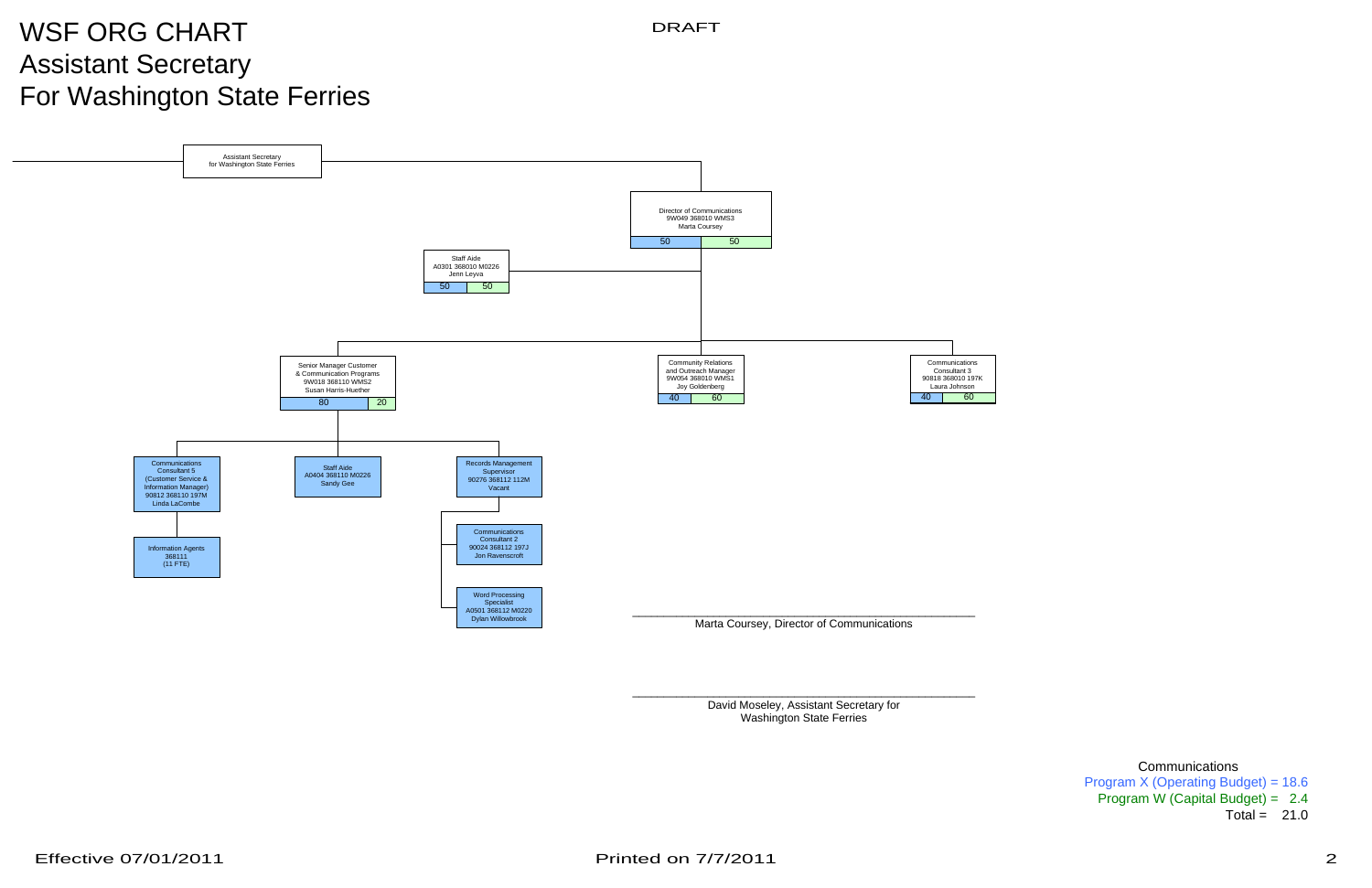

Effective 07/01/2011

Printed on 7/7/2011 3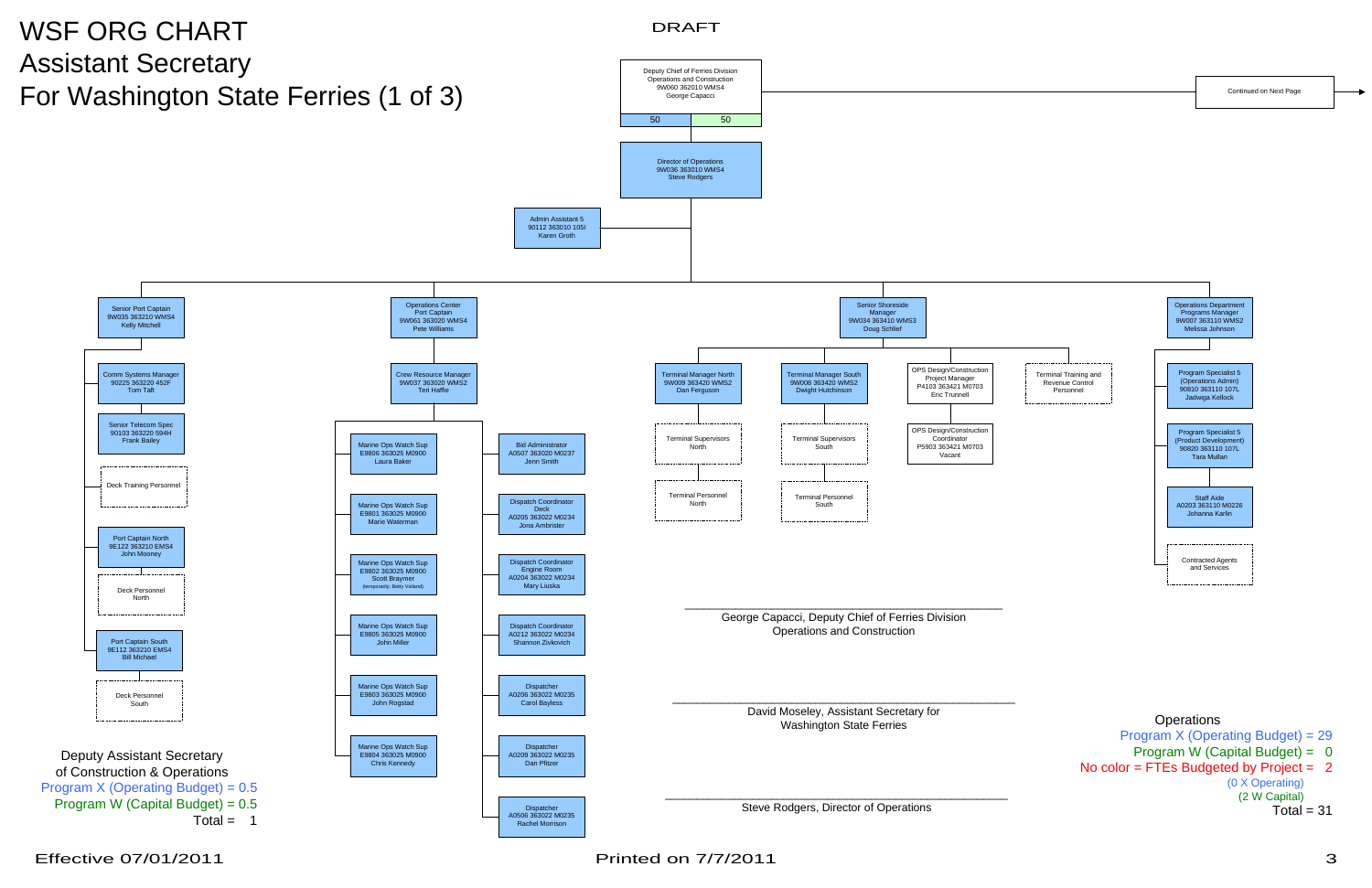

Effective 07/01/2011

Printed on 7/7/2011 2000 10:00 10:00 10:00 10:00 10:00 10:00 10:00 10:00 10:00 10:00 10:00 10:00 10:00 10:00 1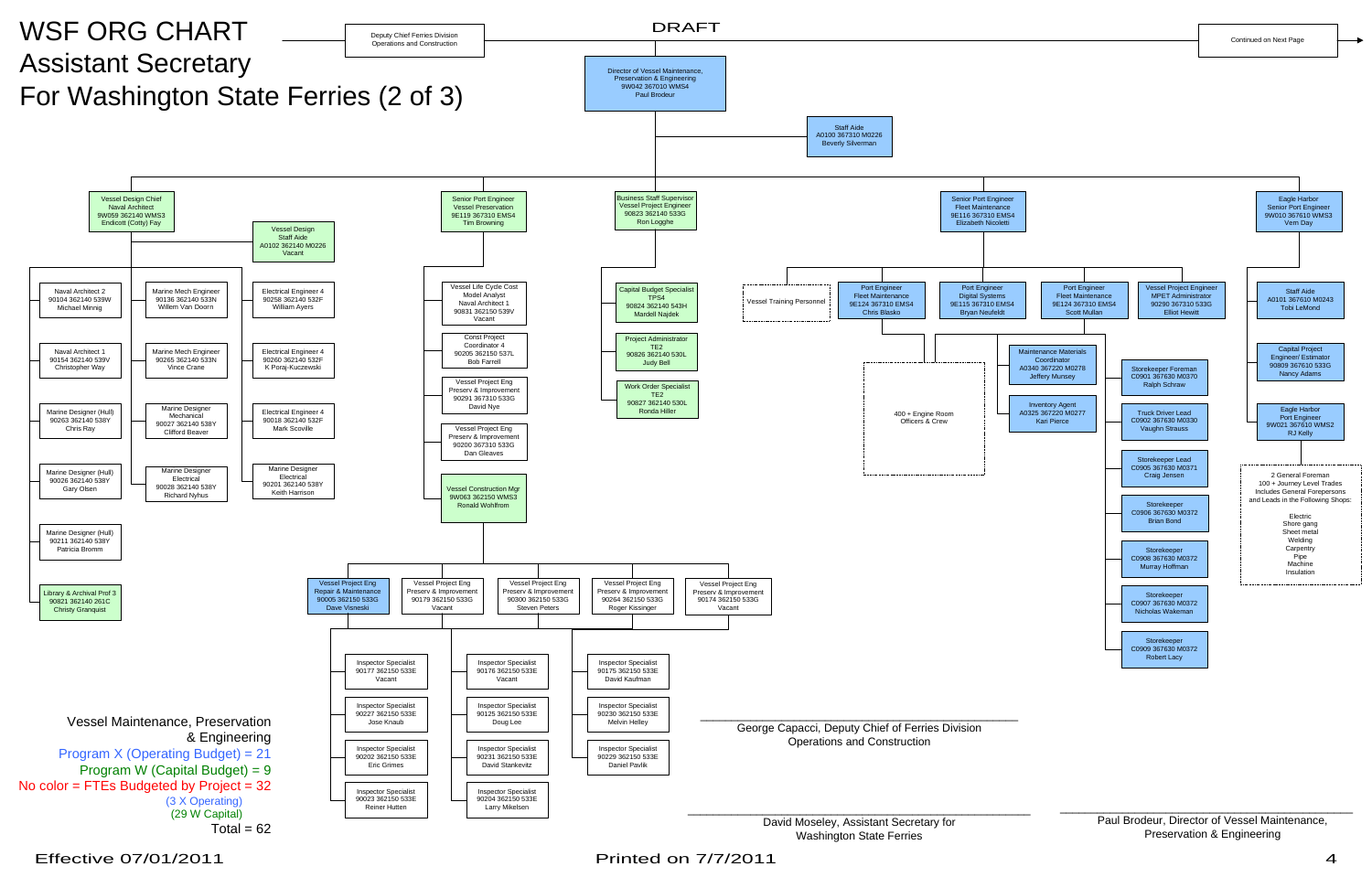



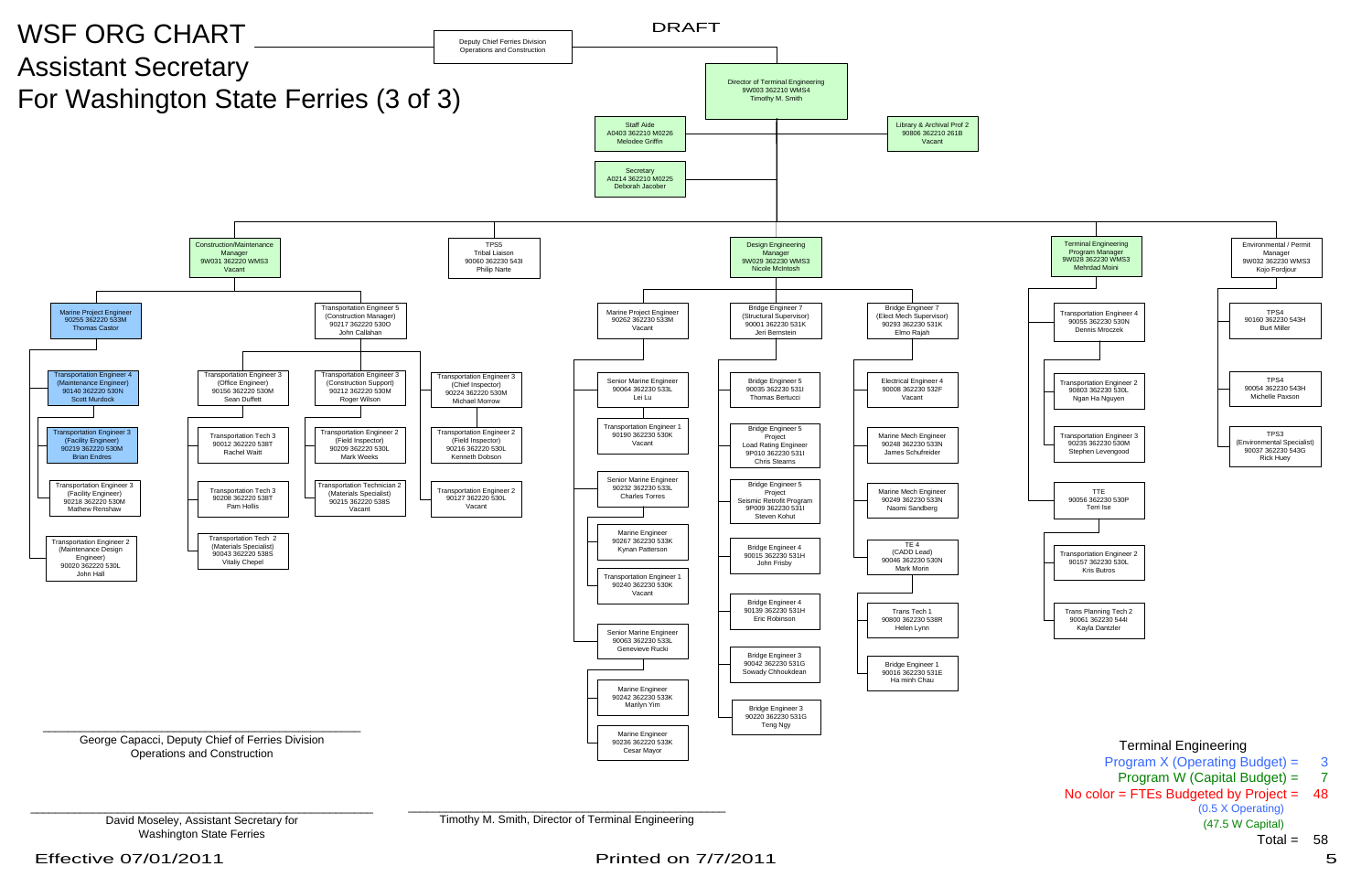Ray Deardorf, Planning Director



Human Resources Program  $X$  (Operating Budget) = 8.25 Program W (Capital Budget) = 1.75 Total =  $10$ 

\_\_\_\_\_\_\_\_\_\_\_\_\_\_\_\_\_\_\_\_\_\_\_\_\_\_\_\_\_\_\_\_\_\_\_\_\_\_\_\_ Tim McGuigan, Legal Services & Contracts Director

## Program Development & Budget Program X (Operating Budget) = 3.5 Program W (Capital Budget) = 5.5

Total = 9

Legal Services & Contracts Program X (Operating Budget) = 1.6 Program W (Capital Budget) = 6.4 Total = 8

Program Development & Budget Director

Planning Program X (Operating Budget) = 3 Program W (Capital Budget) =  $0$  $Total = 3$ Printed on 7/7/2011 6

Deputy Assistant Secretary of A & F Program X (Operating Budget) = 1.5 Program W (Capital Budget) =  $0.5$ Total  $= 2$ Effective 07/01/2011